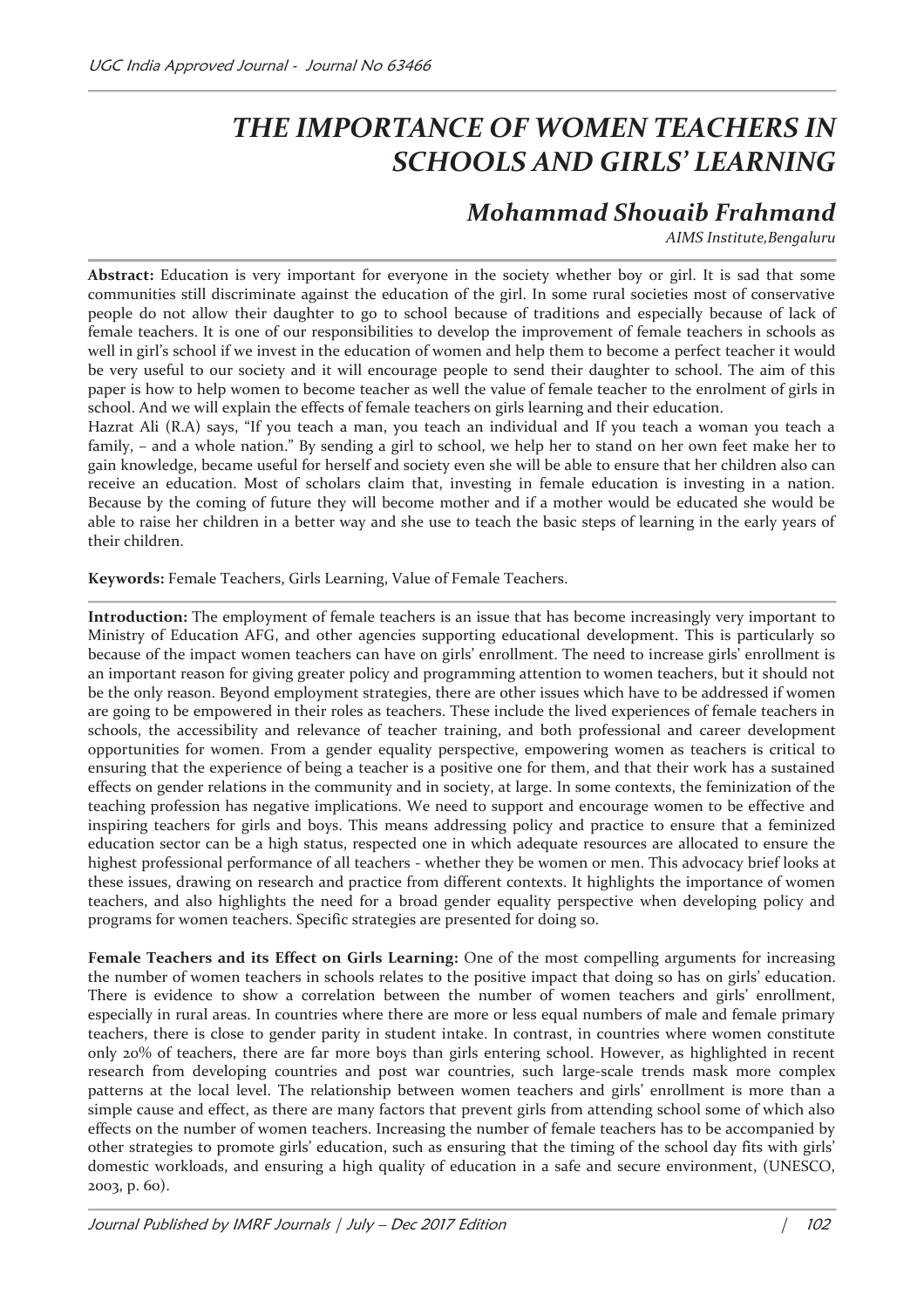In some conservative societies, parents will not allow their daughters to study by the guidance of a male teacher. This is the case in some areas of Afghanistan, and Pakistan. The placement of a female teacher, therefore, can have an immediate effect on access. Even where the presence of male teachers is not necessarily a barrier to girls' enrollment, parents may prefer women teachers than man teachers. A study in Afghanistan, has shown that mothers feel more comfortable talking about their children with a woman teacher, and in such countries - an environment where local politics is often considered to be about contacts, favors and insidedealings - women teachers are considered "more sincere" because they are less likely to be involved in local politics.

The presence of women in schools can also effects positively on girls' tendency in school. Studies have shown a positive effects from women teachers on girls' and boys' significant achievement. A female role model can support and encourage girls to successfully complete their studies and they may continue studying to become teachers, themselves. A female teacher can also be a good listener to any problems which might happen on a girl and she can provide guidance and solution from the female viewpoints or experience when necessary. In schools where girls are in the minority, especially, the presence of few or more female teacher may also ensure protection for girls from unwanted attention from male and even from exploitation and harassment. Female teachers provide new and different role models for girls especially those in rural and conservative societies. They point out to possibilities for women to be active outside the home and to be agents in the society's development. Where they have key roles in educating and socializing their children beyond gender stereotypes, and so are crucial agents of change, and they might learn to their children to be humble with people in the society.

## **Why There Are Often Few Female Teachers In Rural Areas?**

There is little systematic research on the specific reasons in particular contexts, but there are different reasons to explain the low numbers of women teachers in schools. There may be less educated women to become teachers. This is especially the case in rural societies and amongst indigenous and minority populations. The other barriers and discouragements. These include the belief that it is men who should teach and run schools, as well as women's family and household workloads/commitments, more lucrative employment or other income-generating possibilities elsewhere, and inaccessible(often residential) training programs. Husbands and family members may also not feel comfortable with women teaching in schools that are dominated by men. As highlighted in a recent study in developing countries, traditional beliefs about women's exclusion during pregnancy also effects negatively on their opportunities to become teachers. If women are recruited and assigned to positions in rural areas, they often face several barriers when working away from their home, family and/or husband. Traveling long distances alone is often culturally unacceptable and unsafe for women, and travel by public transport would be difficult and costly for them. Women may be teased and harassed by male or in the villages where they teach. Stacki, S. L. and Pigozzi, M. J. (1995)

**Teacher Training and Professional Development:** Even if there are effective strategies in place to employ women, teacher training rarely pays attention to the different experiences, perspectives, and priorities of women, and assumes the gender neutrality of being a teacher. Few teacher training programs explicitly include gender equality issues within the curriculum, nor discuss critical issues such as the feminization of the profession. This is the case in India, for example, where researchers describe the way in which women are brought into a teacher training program that remains exactly the same as it had been for men only. This approach is characteristic of a 'Women in Development' (WID) approach. This is quite different to a Gender and Development (GAD) approach, which implies that the program would acknowledge gender differences, would aim to meet the sometimes different needs of men and women, and would explicitly address gender equality issues. A WID approach, for example, might increase the number of women teachers in a teacher education program, but indicators for success would be a numerical count of women relative to men, rather than any measure of the extent to which male and female teachers are empowered to act as agents of gender equality. There are a small number of inspiring examples of teacher education programs in which the gender nature of teaching and the gender identities of male and female teachers are discussed. These have not been formally evaluated, but are recognized to make a considerable impact on individual teachers' awareness of gender relations in the classroom, school and wider community, as well as to empower them to use their potential as teachers to address inequities. Women are rarely found in positions of authority and leadership in schools, and career development for women teachers is rarely prioritized. Even in countries where the percentage of women teachers is high, there are rarely many women head teachers, education officers and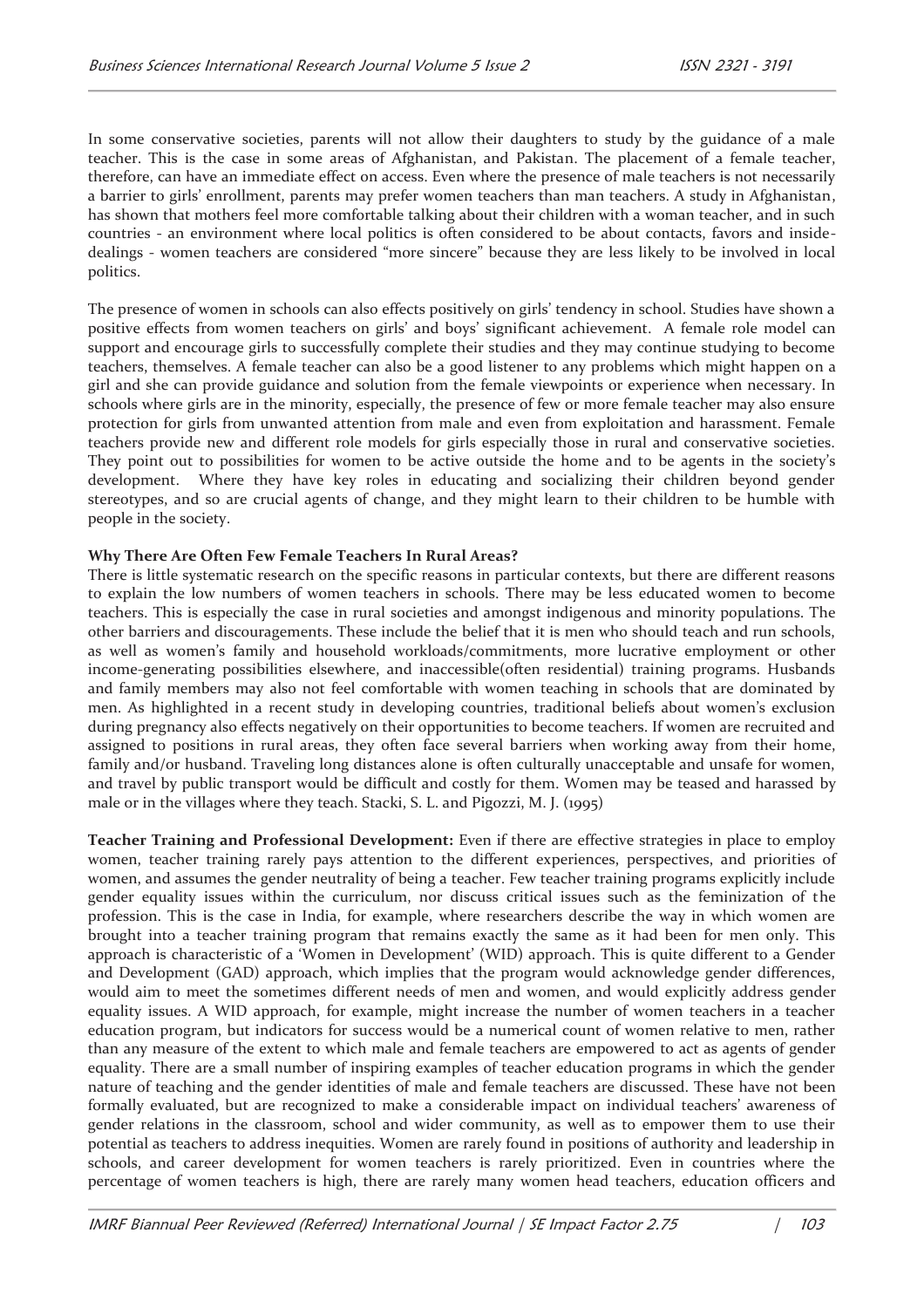managers at the district, regional and national levels. There are systemic constraints for women wishing to develop their career within the education sector, such as negative attitudes towards women's ability to manage and lead schools, lack of female role models, long hours, and commitments that are difficult to reconcile with family and child care responsibilities. There are also constraints within families and communities. For example, a study of women teachers in conservative societies reported that women teachers were reluctant to apply for or take up promotions because they feared their husband's violent reactions. Negative attitudes in the school, family and community inevitably shape women's beliefs about themselves, their capabilities, aptitudes and appropriate roles. In this way, women's own attitudes may be a further block to their career development in education. The term 'professional development' is used to refer to a wide range of opportunities for teachers to develop their knowledge and skills. It is not limited to traditional teacher training activities, such as workshops and seminars, and may also include more innovative strategies such as mentoring, teachers' meetings, and classroom-based trainings. The term 'professional development' also gives a sense of an ongoing process over time. Although there is some overlap and terms are sometimes used interchangeably, the term 'teacher education' is usually used to refer to specific courses which lead towards teacher certification.

**Employment Strategies:** Different strategies have been identified by ministries of education, UN agencies and AFG to increase recruitment of women teachers. Unfortunately, some of these are never fully implemented, and very few are rigorously evaluated. Use specific quota targets for women (such as a percentage of the teaching force, or one woman per school). Relax age restrictions for entry into teaching. Develop more flexible teacher training programs which do not require long periods of absence from home or programs which allow women to take young children and even baby sitters with them. Hire local women without the necessary formal qualifications and support them with intensive teacher training and specialized supervision in order to help them quickly develop both their subject content and pedagogical knowledge.

Use creative deployment strategies to ensure that well-qualified female teachers are attracted to rural schools. Provide rural incentive allowances, employ two women teachers to work and live together, coordinate with other government departments to allow for husbands' transfers, and encourage communities to set up welcoming support structures for women teachers moving in from the outside. Work with local women's organizations to encourage them to support potential women teachers, such as sharing childcare responsibilities, cultivation and other tasks such as firewood collection. This can free up time for women to teach. Develop creative recruitment campaigns in the local media which specifically target women and promote the active role that women can play in education. These should be targeted at secondary school leavers as well as older women in the community, and where needed, to ethnic minorities using local languages and media channels. The BRAC programs of community girls' schools staffed by local women teachers in Afghanistan is perhaps one of the best known program of women teacher recruitment, training and support, and has had a significant effects on increasing enrollment for girls in rural areas of the country. The strategy of training local women to become teachers has been accompanied by programs features such as appropriate timing and location of classes and community input on the curriculum. Kirk, J., and Winthrop, R.  $(2005)$ 

**Women-Centred, Professional Development Strategies:** Ensure that all professional development opportunities are equally accessible for women, such as providing childcare facilities, transport and female trainers. Use innovative strategies to reach women, such as classroom-based training and distance education. As example, professional development in the form of regular supervision visits from female teacher trainers is one critical component of the support provided by the International Rescue Committee (IRC) to female teachers teaching in their homes in communities in Afghanistan where girls and often boys have no access to formal government schools. Ensure that the content of all teacher training is oriented to the specific experiences, priorities, and concerns of male and female teachers, and that gender equality is a specific topic of study. Gender-aware teacher training will be relevant and empowering to male and female teachers. Specific gender equality content will enable them both to support and encourage girls in schools and to promote gender equality in different ways. This training should include critical discussions of patriarchy, gender and power relations in schools, and should help teachers to better understand themselves and their societal situation and to work towards new definitions of men and women. Bonder, G. (1992)

If some of local female teachers who can meet on a regular basis create a network in order to share experiences and provide support to each other and we should create female teachers association in order to mobilize women teachers and create opportunities to break their isolation, come together in different activities, and